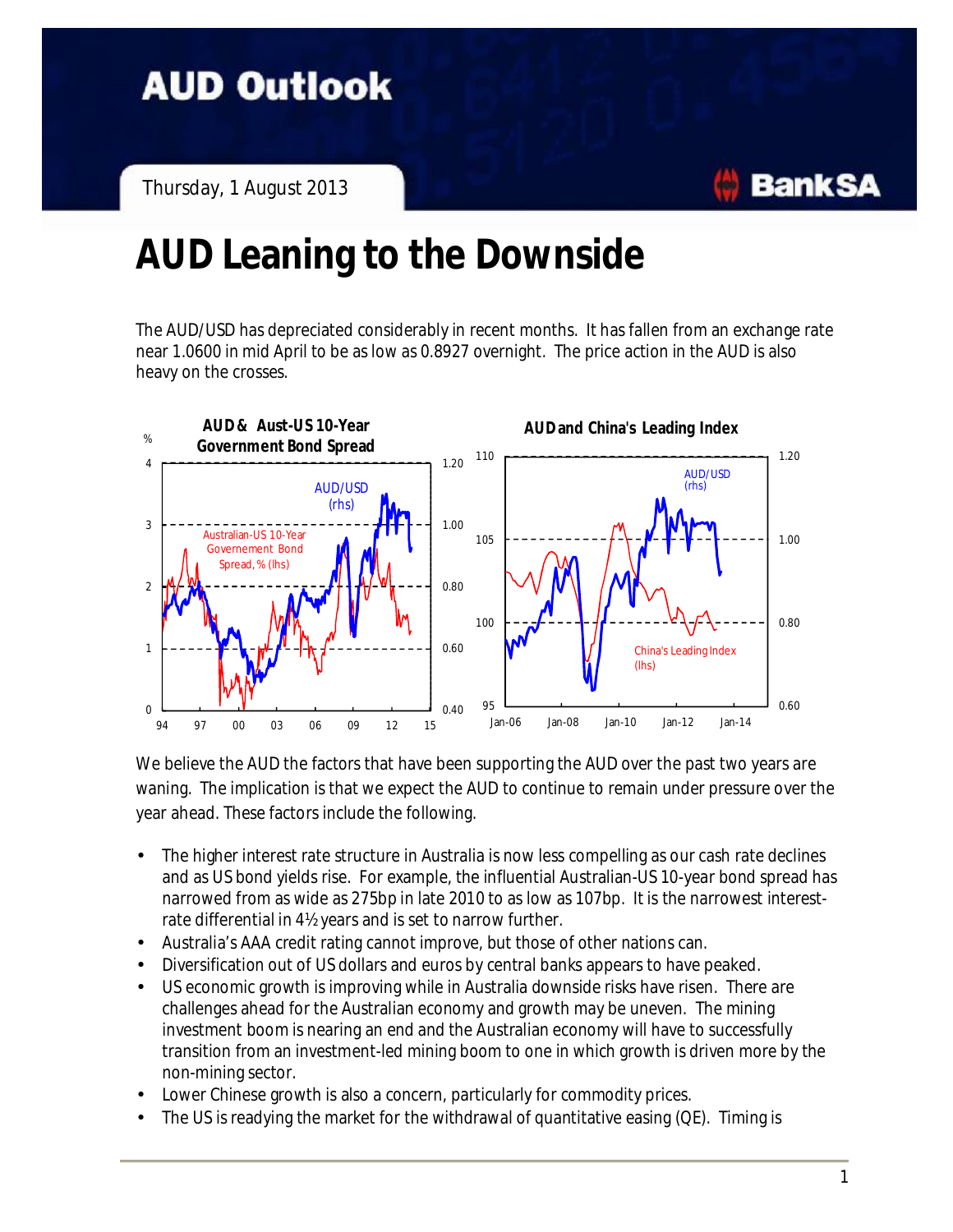uncertain but 'tapering' could begin this year if the US economy performs to the expectations of the Federal Reserve. QE is keeping the USD 'artificially' low.

 "Abenomics" – the affectionate term for Japan's aggressive three-pronged strategy to reflate its economy - is producing a sharp weakening of the yen. Many Asian countries have hard or soft pegs with the USD. The problems for Asian economies and the commodity cycle can come when the USD turns a corner, as it did in 1995-1998 that culminated in the Asia crisis. We do not expect a re-run of the Asia crisis but pegs to the USD make Asia vulnerable to a weakening yen at a time when the USD is set to turn higher. A vulnerable Asia is negative for the AUD because of Australia's close trading ties with Asia.

Our current view is for the AUD to sit near US\$0.8900 by the end of the year. The risks remain tilted to the downside. We are reviewing our forecasts and expect to revise our AUD forecasts lower for the year ahead.

In terms of consensus estimates, a recent poll of 52 banks around the world shows the consensus is for the AUD to end the year at US\$0.9200. However, the range of forecasts is very wide at US\$0.85-US\$1.06.

> **Besa Deda, Chief Economist** Ph: 02-8254-8322